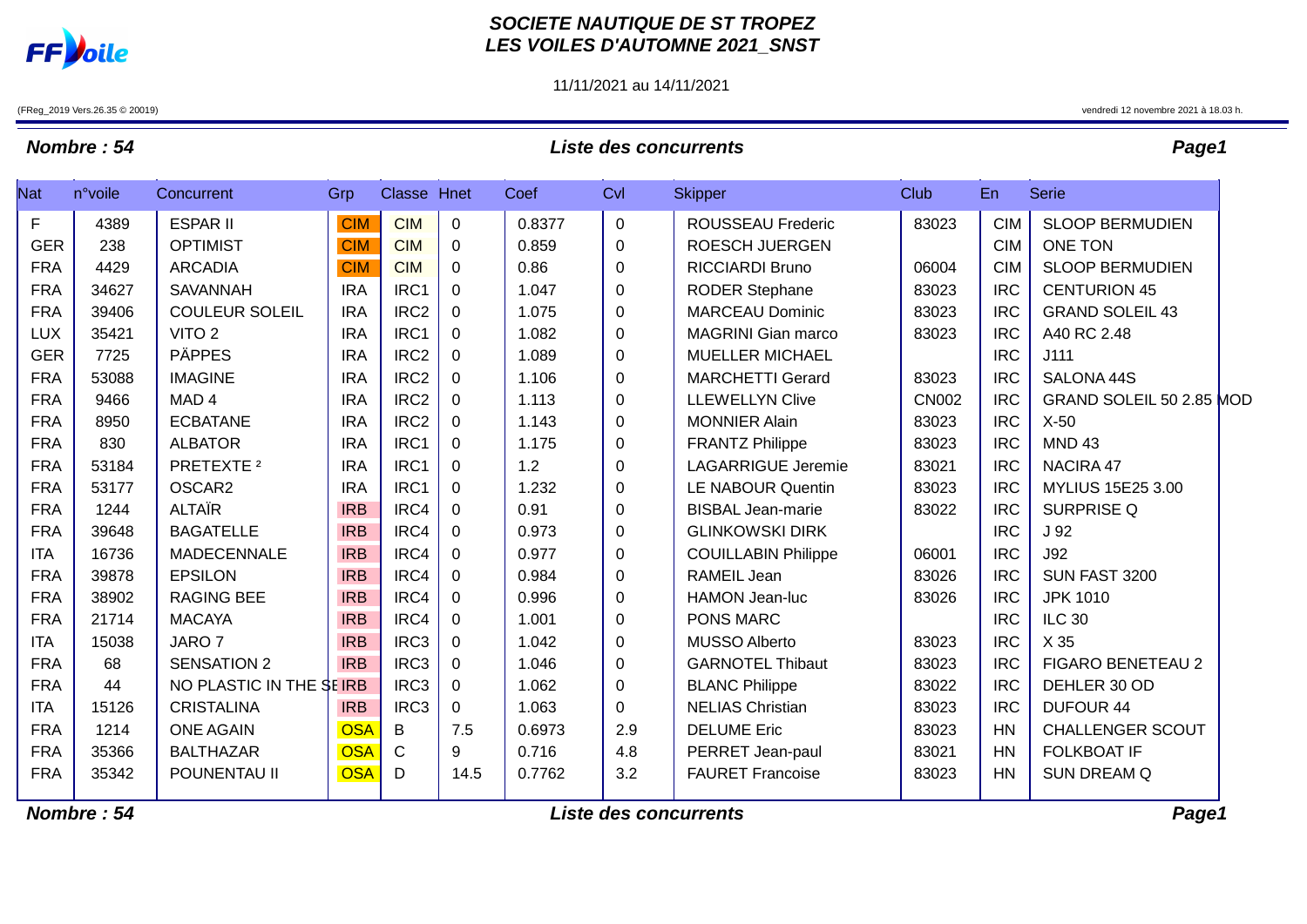

### **SOCIETE NAUTIQUE DE ST TROPEZ LES VOILES D'AUTOMNE 2021\_SNST**

11/11/2021 au 14/11/2021

(FReg\_2019 Vers.26.35 © 20019) vendredi 12 novembre 2021 à 18.03 h.

## **Nombre : 54 Liste des concurrents Page2**

| Nat        | n°voile | Concurrent         | Grp        | Classe Hnet |      | Coef   | Cvl         | <b>Skipper</b>               | Club  | En        | <b>Serie</b>                |
|------------|---------|--------------------|------------|-------------|------|--------|-------------|------------------------------|-------|-----------|-----------------------------|
| <b>FRA</b> | 45227   | L?Autre Femme      | <b>OSA</b> | $\mathsf D$ | 15   | 0.7813 | 3           | <b>MICHON Lionel</b>         | 83023 | HN        | ETAP 28 I GTE               |
| <b>FRA</b> | 7649    | <b>DIONE</b>       | <b>OSA</b> | D           | 17.5 | 0.8075 | 3           | <b>BRION Alexandre</b>       | 83023 | HN        | DIONE 98                    |
| <b>FRA</b> | 16919   | <b>JADE</b>        | <b>OSA</b> | D           | 19.4 | 0.8287 | 3.7         | LABORDE Jean claude          | 83023 | <b>HN</b> | FIRST 310 GTE               |
| <b>FRA</b> | 35362   | <b>FIDJI</b>       | <b>OSA</b> | D           | 19.5 | 0.8299 | 3.6         | <b>AMSTER Anthony</b>        | 83023 | HN        | DUFOUR 36 CLASSIC GTE       |
| <b>FRA</b> | 39609   | <b>OXIBIEN</b>     | <b>OSA</b> | D           | 19.5 | 0.8299 | 3.3         | <b>VACHEZ Fabrice</b>        | 83076 | <b>HN</b> | DEHLER 34 Q                 |
| <b>FRA</b> | 44896   | <b>BULLYII</b>     | <b>OSA</b> | D           | 20.5 | 0.8415 | 3.4         | <b>CHATELARD Pierre</b>      | 83022 | <b>HN</b> | FIRST 300 SPIRIT            |
| <b>FRA</b> | 28028   | <b>ELEA</b>        | <b>OSA</b> | D           | 20.5 | 0.8415 | 3.9         | <b>VANHOVE Daniele</b>       | 06001 | HN        | <b>FIRST 31.7</b>           |
| <b>FRA</b> | 14787   | <b>MAJOLAN</b>     | <b>OSA</b> | D           | 20.5 | 0.8415 | 3           | LE FLOCH Christian           | 83023 | HN        | <b>BENETEAU FIRST 310S</b>  |
| <b>FRA</b> | 0       | <b>BATAVIAN</b>    | <b>OSA</b> | D           | 20.5 | 0.8415 | $\mathbf 0$ | <b>PAVILLON Michel</b>       | 83023 | HN        | <b>HALBERG RASSY (EXP.)</b> |
| <b>FRA</b> | 43880   | <b>CACHOU</b>      | <b>OSA</b> | D           | 24.6 | 0.8929 | 3.5         | <b>CURNILLON Guy</b>         | 83023 | HN        | DUFOUR 405 GL GTE           |
| <b>FRA</b> | 44136   | <b>GABICHE</b>     | <b>OSB</b> | D           | 20.9 | 0.8463 | 3.2         | <b>GABELLI Stephane</b>      | 06035 | HN        | <b>FIRST 35S5 Q</b>         |
| <b>FRA</b> | 44758   | <b>NOTOS</b>       | <b>OSB</b> | D           | 22   | 0.8596 | 3.4         | <b>KOLLE Bernard</b>         | 83040 | HN        | SUN ODYSSEY 39 DS           |
| <b>FRA</b> | 34773   | YOLDAN             | <b>OSB</b> | D           | 22   | 0.8596 | 3.9         | <b>DILIGENTI Daniel</b>      | 83023 | HN        | OCEANIS 423 GTE             |
| <b>FRA</b> | 9721    | <b>LA BELUGUE</b>  | <b>OSB</b> | D           | 23   | 0.8721 | 3.2         | <b>BADOURIC Fabien</b>       | 83001 | HN        | ELAN 333 GTE                |
| <b>FRA</b> | 35315   | IEMANJA2           | <b>OSB</b> | D           | 23.5 | 0.8785 | 3.7         | <b>MAURY Jacques</b>         | 83021 | HN        | DUFOUR 34 2003 PERF         |
| <b>FRA</b> | 43908   | <b>ROCK N ROLL</b> | <b>OSB</b> | D           | 24.4 | 0.8902 | 2.8         | <b>FRANCOIS Didier</b>       | 06035 | HN        | SUN FAST 3200               |
| <b>FRA</b> | 45333   | <b>NATALIA</b>     | <b>OSB</b> | D           | 24.5 | 0.8915 | 3.7         | <b>LECOLLE Christian</b>     | 83023 | HN        | DUFOUR 382 GL               |
| <b>FRA</b> | 29007   | <b>OVERDOSE</b>    | <b>OSB</b> | D           | 25.5 | 0.905  | 2.6         | <b>LEBLOND Jean francois</b> | 06001 | HN        | <b>BAVARIA 35 MATCH Q</b>   |
| <b>FRA</b> | 38981   | <b>MIKALA</b>      | <b>OSB</b> | D           | 25.6 | 0.9063 | 2.6         | <b>EHRHARDT Serge</b>        | 83023 | HN        | BAVARIA 35 MATCH Q          |
| <b>FRA</b> | 39709   | PILL OURS          | <b>OSB</b> | D           | 25.8 | 0.9091 | 3.2         | <b>GUIBOURGE Eric</b>        | 83001 | HN        | <b>CENTURION 40 S</b>       |
| <b>FRA</b> | 4265    | <b>XANTUS</b>      | <b>OSB</b> | D           | 28   | 0.9404 | 2.3         | DE BROUWER Bastien           | 83023 | HN        | X412                        |
| <b>FRA</b> | 9464    | <b>KAIROS</b>      | <b>OSB</b> | D           | 29   | 0.9554 | 2.5         | <b>DECOMBE Albert</b>        | 83023 | HN        | <b>GRAND SOLEIL 40</b>      |
| <b>FRA</b> | 17727   | BIM <sub>2</sub>   | <b>OSC</b> | osi d       | 12.5 | 0.7566 | 3.7         | <b>COMBE Jeremy</b>          | 83023 | HN        | GIBSEA 80 PLUS              |
| <b>FRA</b> | 42279   | <b>BOOMERANG</b>   | <b>OSC</b> | $OSL_d$     | 19.5 | 0.8299 | 2.5         | <b>CAPPELLO Giovanni</b>     | 83022 | HN        | <b>SURPRISE Q</b>           |
| <b>BEL</b> | 999     | <b>BANDIT</b>      | <b>OSC</b> | osi d       | 19.5 | 0.8299 | 2.5         | <b>CHUFFART Cesar</b>        | 83023 | HN        | <b>SURPRISE Q</b>           |
| <b>FRA</b> | 39915   | <b>BLISS</b>       | <b>OSC</b> | $OSL_d$     | 25.4 | 0.9036 | 1.9         | <b>BERTRAND Jean claude</b>  | 06035 | HN        | NITRO 80                    |

**Nombre : 54 Liste des concurrents Page2**